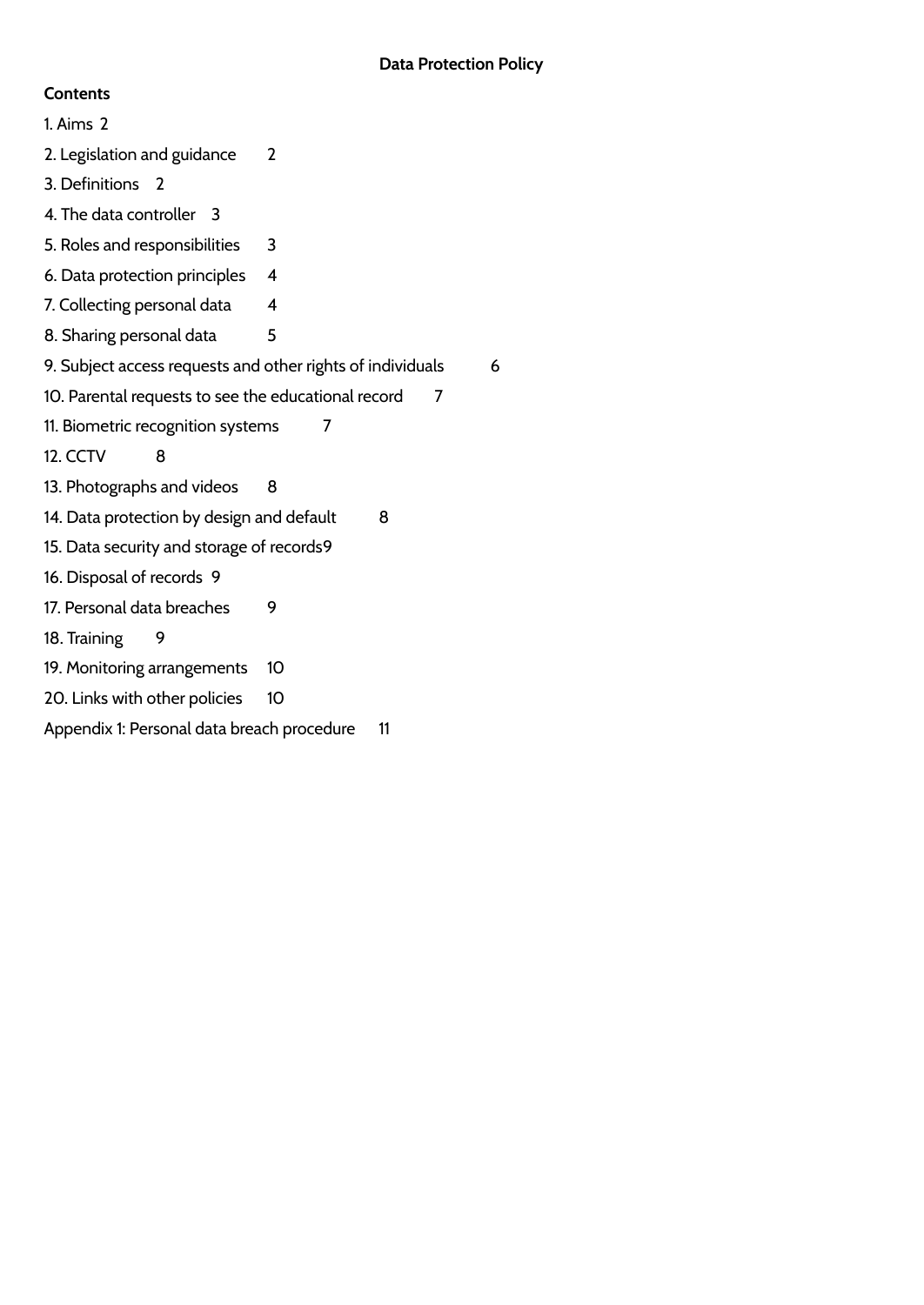### **1. Aims**

Our school aims to ensure that all personal data collected about staff, pupils, parents, governors, visitors and other individuals is collected, stored and processed in accordance with the General Data Protection [Regulation](http://data.consilium.europa.eu/doc/document/ST-5419-2016-INIT/en/pdf) (GDPR) and the expected provisions of the Data [Protection](https://publications.parliament.uk/pa/bills/cbill/2017-2019/0153/18153.pdf) Act 2018 (DPA 2018) as set out in the Data Protection Bill.

This policy applies to all personal data, regardless of whether it is in paper or electronic format.

### **2. Legislation and guidance**

This policy meets the requirements of the GDPR and the expected provisions of the DPA 2018. It is based on guidance published by the Information Commissioner's Office (ICO) on the [GDPR](https://ico.org.uk/for-organisations/guide-to-the-general-data-protection-regulation-gdpr/) and the ICO's code of [practice](https://ico.org.uk/media/for-organisations/documents/2014223/subject-access-code-of-practice.pdf) for subject access [requests](https://ico.org.uk/media/for-organisations/documents/2014223/subject-access-code-of-practice.pdf).

It meets the requirements of the [Protection](https://www.legislation.gov.uk/ukpga/2012/9/part/1/chapter/2) of Freedoms Act 2012 when referring to our use of biometric data.

It also reflects the ICO's code of [practice](https://ico.org.uk/media/for-organisations/documents/1542/cctv-code-of-practice.pdf) for the use of surveillance cameras and personal information.In addition, this policy complies with our funding agreement and articles of association.

#### **3. Definitions**

| <b>Term</b>                         | <b>Definition</b>                                                                                                                               |
|-------------------------------------|-------------------------------------------------------------------------------------------------------------------------------------------------|
| Personal data                       | Any information relating to an identified, or<br>identifiable, individual.                                                                      |
|                                     | This may include the individual's:                                                                                                              |
|                                     | Name (including initials)                                                                                                                       |
|                                     | Identification number                                                                                                                           |
|                                     | Location data                                                                                                                                   |
|                                     | Online identifier, such as a username                                                                                                           |
|                                     | It may also include factors specific to the<br>individual's physical, physiological, genetic,<br>mental, economic, cultural or social identity. |
| Special categories of personal data | Personal data which is more sensitive and so<br>needs more protection, including information<br>about an individual's:                          |
|                                     | Racial or ethnic origin<br>$\bullet$                                                                                                            |
|                                     | Political opinions                                                                                                                              |
|                                     | Religious or philosophical beliefs                                                                                                              |
|                                     | Trade union membership                                                                                                                          |
|                                     | Genetics                                                                                                                                        |
|                                     | Biometrics (such as fingerprints, retina<br>and iris patterns), where used for<br>identification purposes                                       |
|                                     | Health - physical or mental                                                                                                                     |
|                                     | Sex life or sexual orientation                                                                                                                  |
| Processing                          | Anything done to personal data, such as<br>collecting, recording, organising, structuring,                                                      |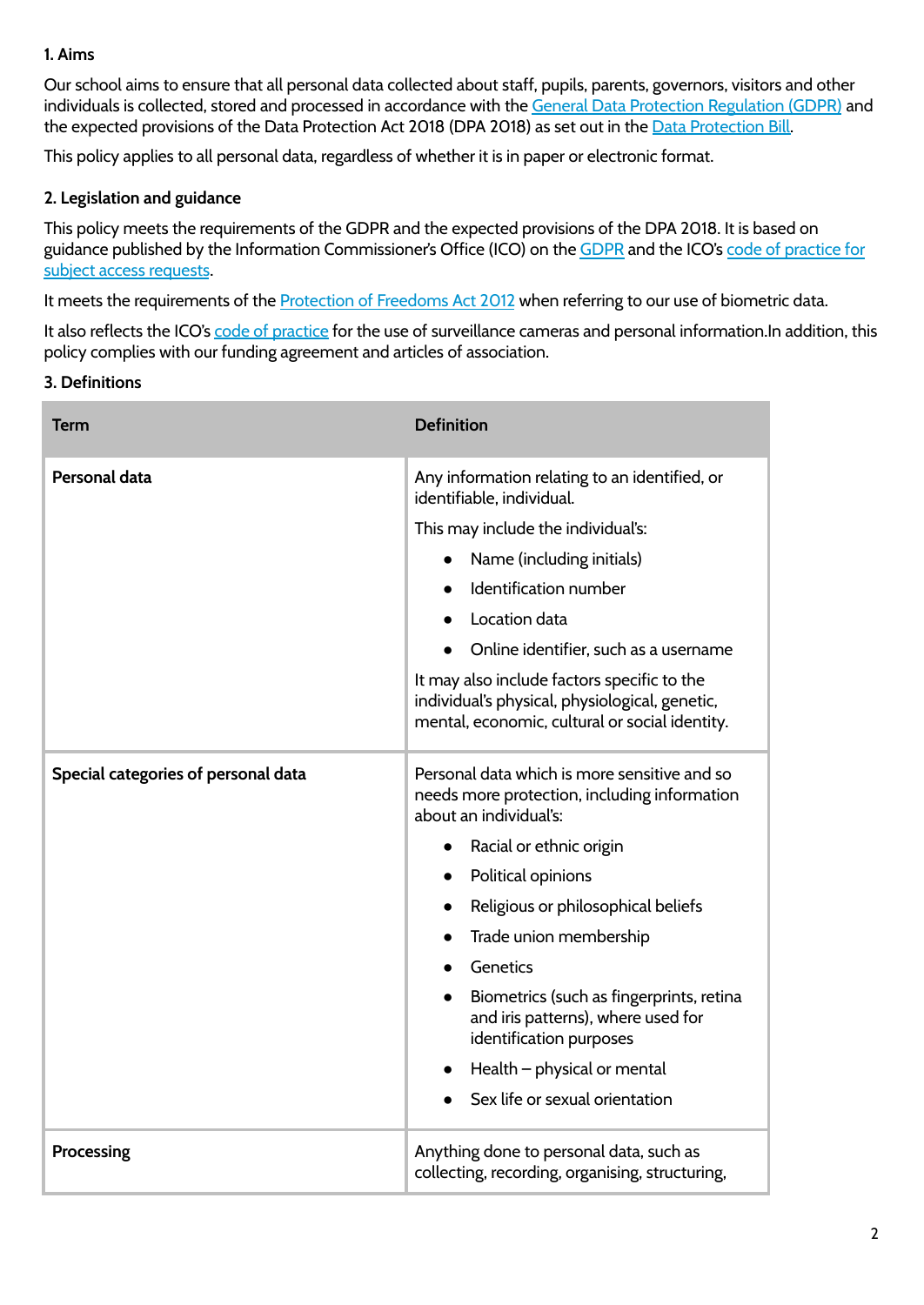|                      | storing, adapting, altering, retrieving, using,<br>disseminating, erasing or destroying.<br>Processing can be automated or manual.                         |
|----------------------|------------------------------------------------------------------------------------------------------------------------------------------------------------|
| Data subject         | The identified or identifiable individual whose<br>personal data is held or processed.                                                                     |
| Data controller      | A person or organisation that determines the<br>purposes and the means of processing of<br>personal data.                                                  |
| Data processor       | A person or other body, other than an employee<br>of the data controller, who processes personal<br>data on behalf of the data controller.                 |
| Personal data breach | A breach of security leading to the accidental or<br>unlawful destruction, loss, alteration,<br>unauthorised disclosure of, or access to personal<br>data. |

#### **4. The data controller**

Our school processes personal information relating to parents, pupils, staff, governors, visitors and others, and therefore is a data controller.

<span id="page-2-0"></span>The school is registered as a data controller with the ICO and will renew this registration annually or as otherwise legally required.

#### **5. Roles and responsibilities**

This policy applies to **all staff** employed by our school, and to external organisations or individuals working on our behalf. Staff who do not comply with this policy may face disciplinary action.

#### **5.1 Local Governing Body**

The Local Governing Body of the school has overall responsibility for ensuring that our school complies with all relevant data protection obligations.

#### **5.2 Data Protection Officer**

The Data Protection Officer (DPO) is appointed by the River Learning Trust and is responsible for overseeing the implementation of this policy, monitoring our compliance with data protection law and developing related policies and guidelines where applicable.

The DPO is also the point of contact for the ICO.

Full details of the DPO's responsibilities are set out in their job description.

Our DPO is Louise Askew, Head of Governance and Compliance at River Learning Trust, and is contactable via [laskew@riverlearningtrust.org.](mailto:laskew@riverlearningtrust.org)

# **5.3 Data Protection Lead**

The Data Protection Lead (DPL) is the staff member in our school responsible for overseeing the implementation of this policy and monitoring compliance with data protection law in the school. The DPL is the first point of contact for individuals whose data the school processes.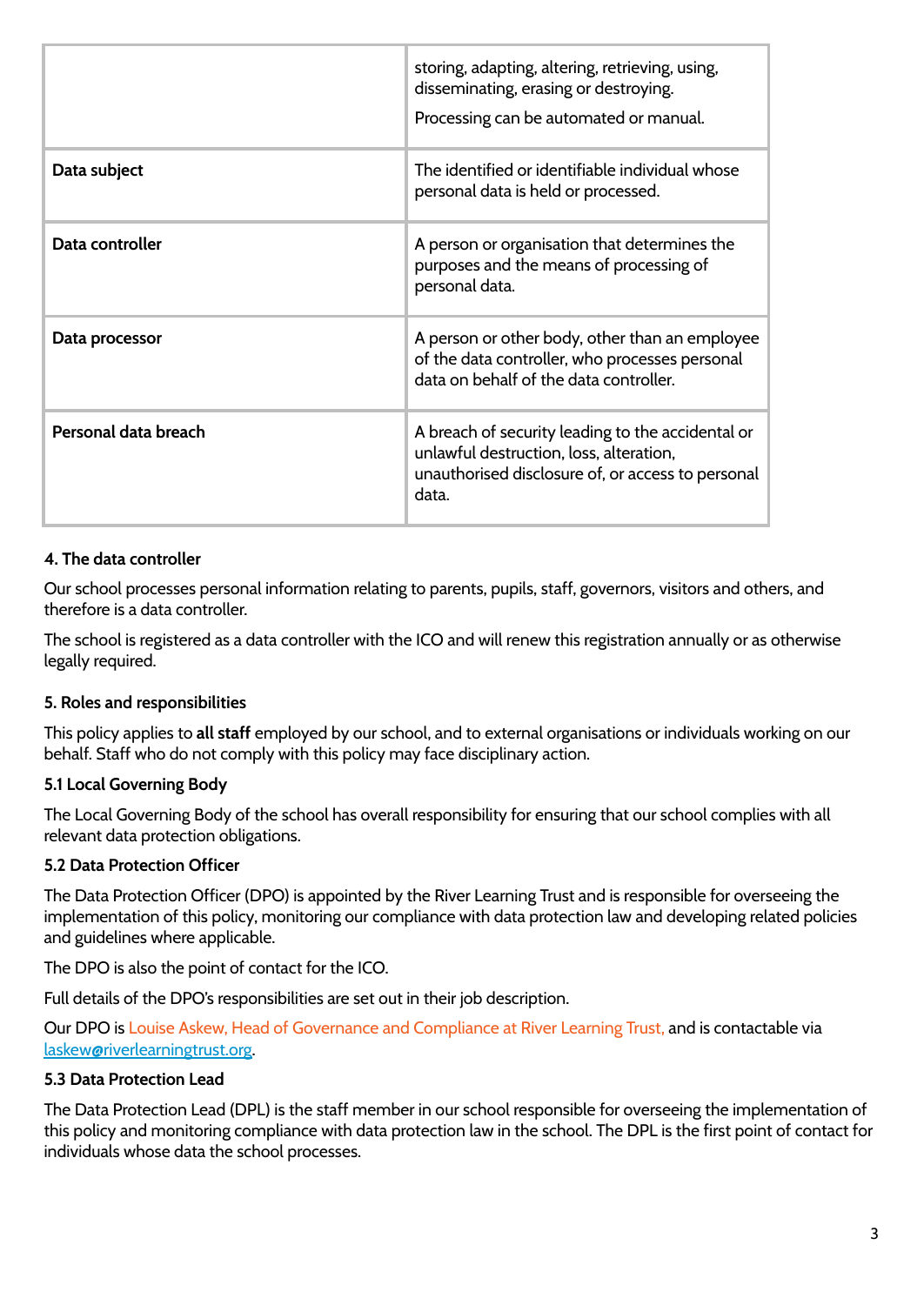Our DPL is Jean Fraser and is contactable via [jean.fraser@theswanschool.org.uk](mailto:jean.fraser@theswanschool.org.uk)

# **5.4 Headteacher**

The Headteacher acts as the representative of the data controller on a day-to-day basis.

# **5.5 All staff**

Staff are responsible for:

- Collecting, storing and processing any personal data in accordance with this policy;
- Informing the school of any changes to their personal data, such as a change of address;
- Contacting the DPL in the following circumstances:
	- o With any questions about the operation of this policy, data protection law, retaining personal data or keeping personal data secure;
	- $\circ$  If they have any concerns that this policy is not being followed;
	- $\circ$  If they are unsure whether or not they have a lawful basis to use personal data in a particular way;
	- $\circ$  If they need to rely on or capture consent, draft a privacy notice, deal with data protection rights invoked by an individual, or transfer personal data outside the European Economic Area;
	- $\circ$  If there has been a data breach;
	- $\circ$  Whenever they are engaging in a new activity that may affect the privacy rights of individuals;
	- $\circ$  If they need help with any contracts or sharing personal data with third parties

<span id="page-3-0"></span>Where applicable, the DPL will seek advice and guidance from the DPO.

## **6. Data protection principles**

The GDPR is based on data protection principles that our school must comply with.

The principles say that personal data must be:

- Processed lawfully, fairly and in a transparent manner;
- Collected for specified, explicit and legitimate purposes;
- Adequate, relevant and limited to what is necessary to fulfil the purposes for which it is processed;
- Accurate and, where necessary, kept up to date;
- Kept for no longer than is necessary for the purposes for which it is processed;
- Processed in a way that ensures it is appropriately secure.

<span id="page-3-1"></span>This policy sets out how the school aims to comply with these principles.

# **7. Collecting personal data**

# **7.1 Lawfulness, fairness and transparency**

We will only process personal data where we have one of 6 'lawful bases' (legal reasons) to do so under data protection law:

- The data needs to be processed so that the school can **fulfil a contract** with the individual, or the individual has asked the school to take specific steps before entering into a contract
- The data needs to be processed so that the school can **comply with a legal obligation**
- The data needs to be processed to ensure the **vital interests** of the individual e.g. to protect someone's life
- The data needs to be processed so that the school, as a public authority, can perform a task **in the public interest,** and carry out its official functions
- The data needs to be processed for the **legitimate interests** of the school or a third party (provided the individual's rights and freedoms are not overridden)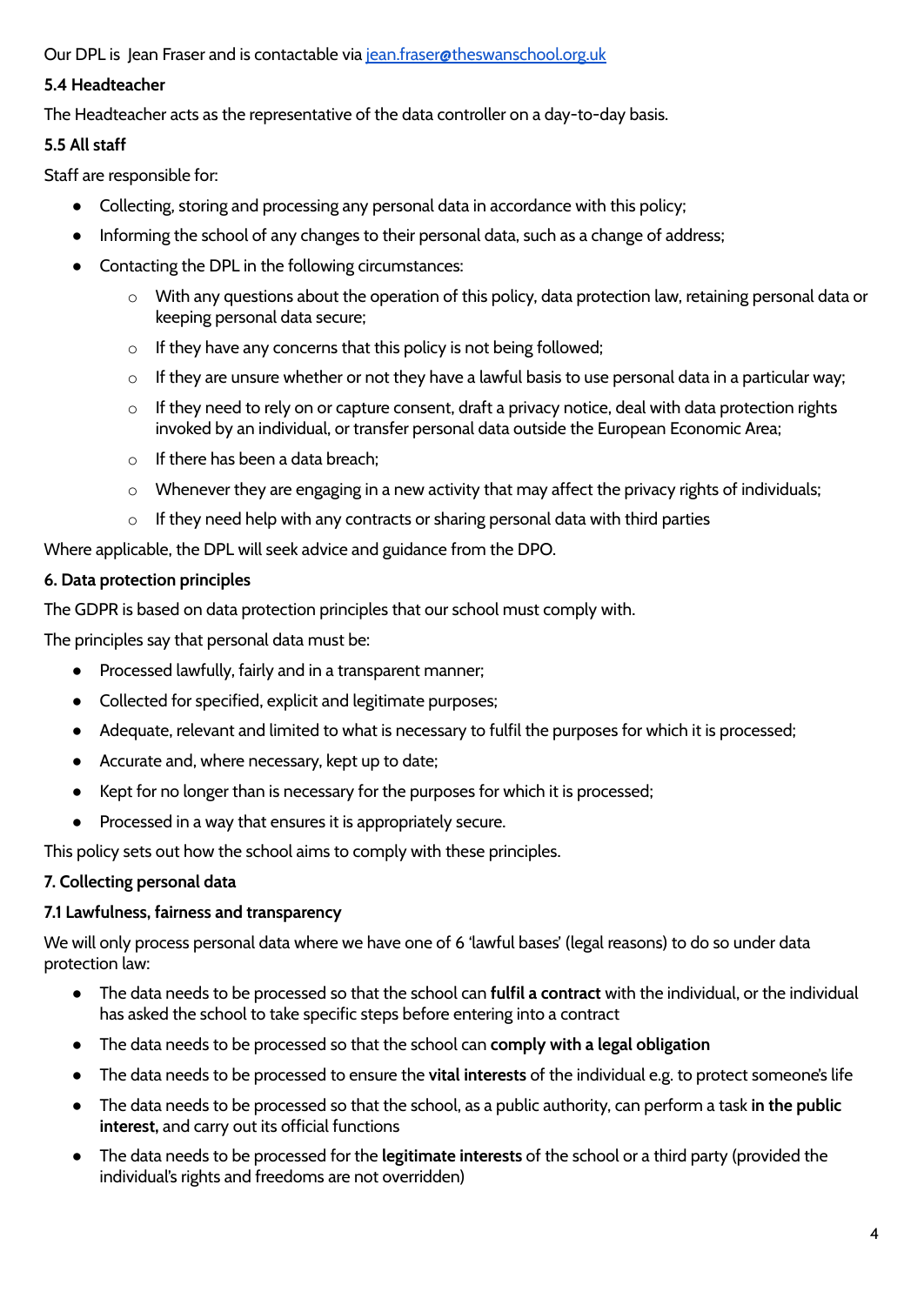● The individual (or their parent/carer when appropriate in the case of a pupil) has freely given clear **consent**

For special categories of personal data, we will also meet one of the special category conditions for processing which are set out in the GDPR and Data Protection Act 2018.

Whenever we first collect personal data directly from individuals, we will provide them with the relevant information required by data protection law.

## **7.2 Limitation, minimisation and accuracy**

We will only collect personal data for specified, explicit and legitimate reasons. We will explain these reasons to the individuals when we first collect their data.

If we want to use personal data for reasons other than those given when we first obtained it, we will inform the individuals concerned before we do so and seek consent where necessary.

Staff must only process personal data where it is necessary in order to do their jobs.

<span id="page-4-0"></span>When staff no longer need the personal data they hold, they must ensure it is deleted or anonymised. This will be done in accordance with the school's records management policy.

### **8. Sharing personal data**

We will not normally share personal data with anyone else, but may do so where:

- There is an issue with a pupil or parent/carer that puts the safety of our staff at risk
- We need to liaise with other agencies we will seek consent as necessary before doing this
- Our suppliers or contractors need data to enable us to provide services to our staff and pupils for example, IT companies. When doing this, we will:
	- $\circ$  Only appoint suppliers or contractors which can provide sufficient guarantees that they comply with data protection law
	- o Establish a data sharing agreement with the supplier or contractor, either in the contract or as a standalone agreement, to ensure the fair and lawful processing of any personal data we share
	- o Only share data that the supplier or contractor needs to carry out their service, and information necessary to keep them safe while working with us

We will also share personal data with law enforcement and government bodies where we are legally required to do so, including for:

- The prevention or detection of crime and/or fraud
- The apprehension or prosecution of offenders
- The assessment or collection of tax owed to HMRC
- In connection with legal proceedings
- Where the disclosure is required to satisfy our safeguarding obligations
- Research and statistical purposes, as long as personal data is sufficiently anonymised or consent has been provided

We may also share personal data with emergency services and local authorities to help them to respond to an emergency situation that affects any of our pupils or staff.

<span id="page-4-1"></span>Where we transfer personal data to a country or territory outside the European Economic Area, we will do so in accordance with data protection law.

### **9. Subject access requests and other rights of individuals**

### **9.1 Subject access requests**

Individuals have a right to make a 'subject access request' to gain access to personal information that the school holds about them. This includes: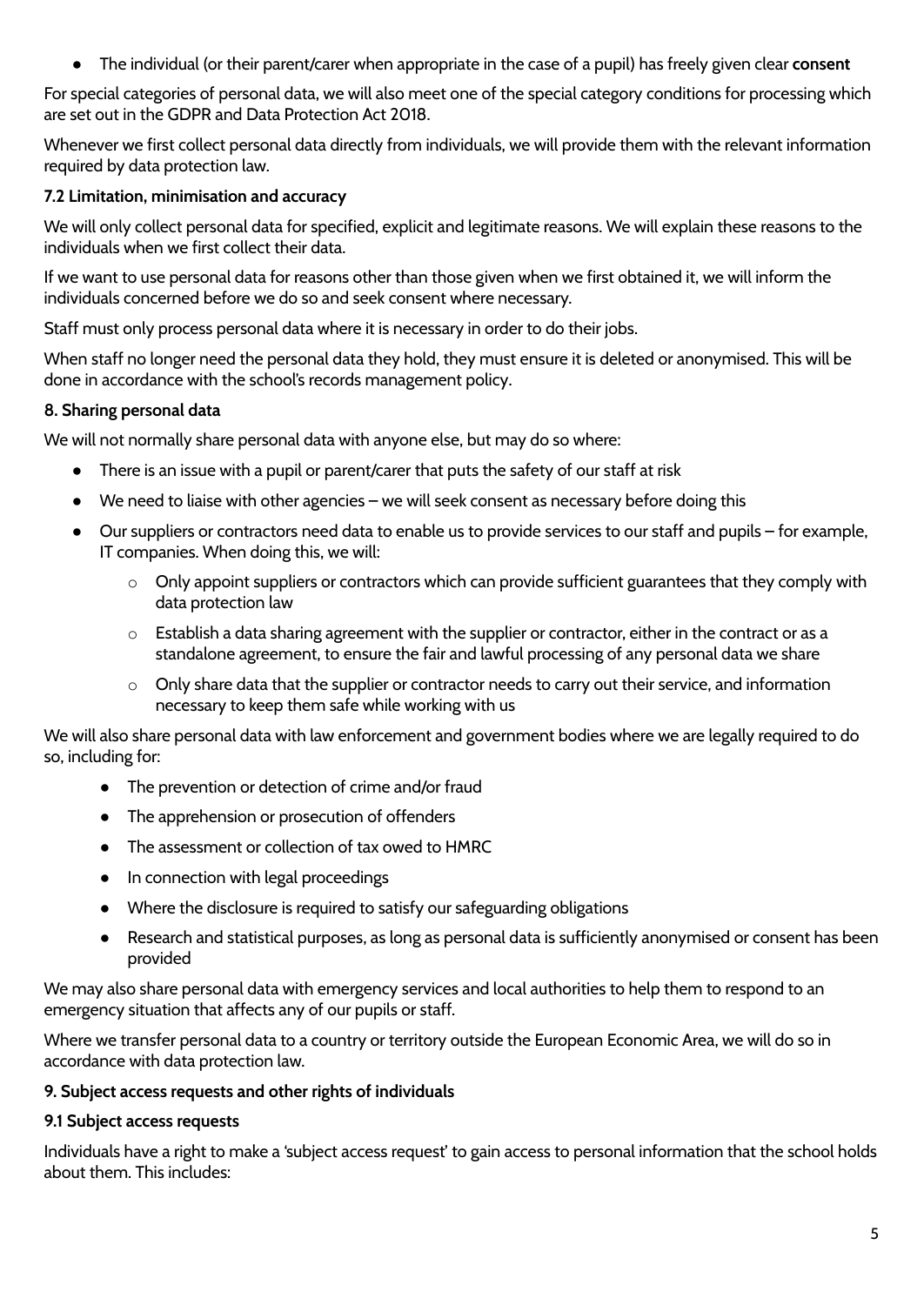- Confirmation that their personal data is being processed;
- Access to a copy of the data;
- The purposes of the data processing;
- The categories of personal data concerned;
- Who the data has been, or will be, shared with;
- How long the data will be stored for, or if this isn't possible, the criteria used to determine this period;
- The source of the data, if not the individual;
- Whether any automated decision-making is being applied to their data, and what the significance and consequences of this might be for the individual.

Subject access requests must be submitted in writing, either by letter, email or fax to the DPL [insert name and contact details here]. They should include:

- Name of individual
- Correspondence address
- Contact number and email address
- Details of the information requested

If staff receive a subject access request they must immediately forward it to the DPL. The DPL will then immediately inform the DPO and seek advice and guidance before taking any action.

# **9.2 Children and subject access requests**

Personal data about a child belongs to that child, and not the child's parents or carers. For a parent or carer to make a subject access request with respect to their child, the child must either be unable to understand their rights and the implications of a subject access request, or have given their consent.

Children aged 12 and above are generally regarded to be mature enough to understand their rights and the implications of a subject access request. Therefore, most subject access requests from parents or carers of pupils at our school may not be granted without the express permission of the pupil. This is not a rule and a pupil's ability to understand their rights will always be judged on a case-by-case basis.

# **9.3 Responding to subject access requests**

When responding to requests, we:

- May ask the individual to provide 2 forms of identification
- May contact the individual via phone to confirm the request was made
- Will respond without delay and within 1 month of receipt of the request
- Will provide the information free of charge
- May tell the individual we will comply within 3 months of receipt of the request, where a request is complex or numerous. We will inform the individual of this within 1 month, and explain why the extension is necessary

We will not disclose information if it:

- Might cause serious harm to the physical or mental health of the pupil or another individual
- Would reveal that the child is at risk of abuse, where the disclosure of that information would not be in the child's best interests
- Is contained in adoption or parental order records
- Is given to a court in proceedings concerning the child

If the request is unfounded or excessive, we may refuse to act on it, or charge a reasonable fee which takes into account administrative costs.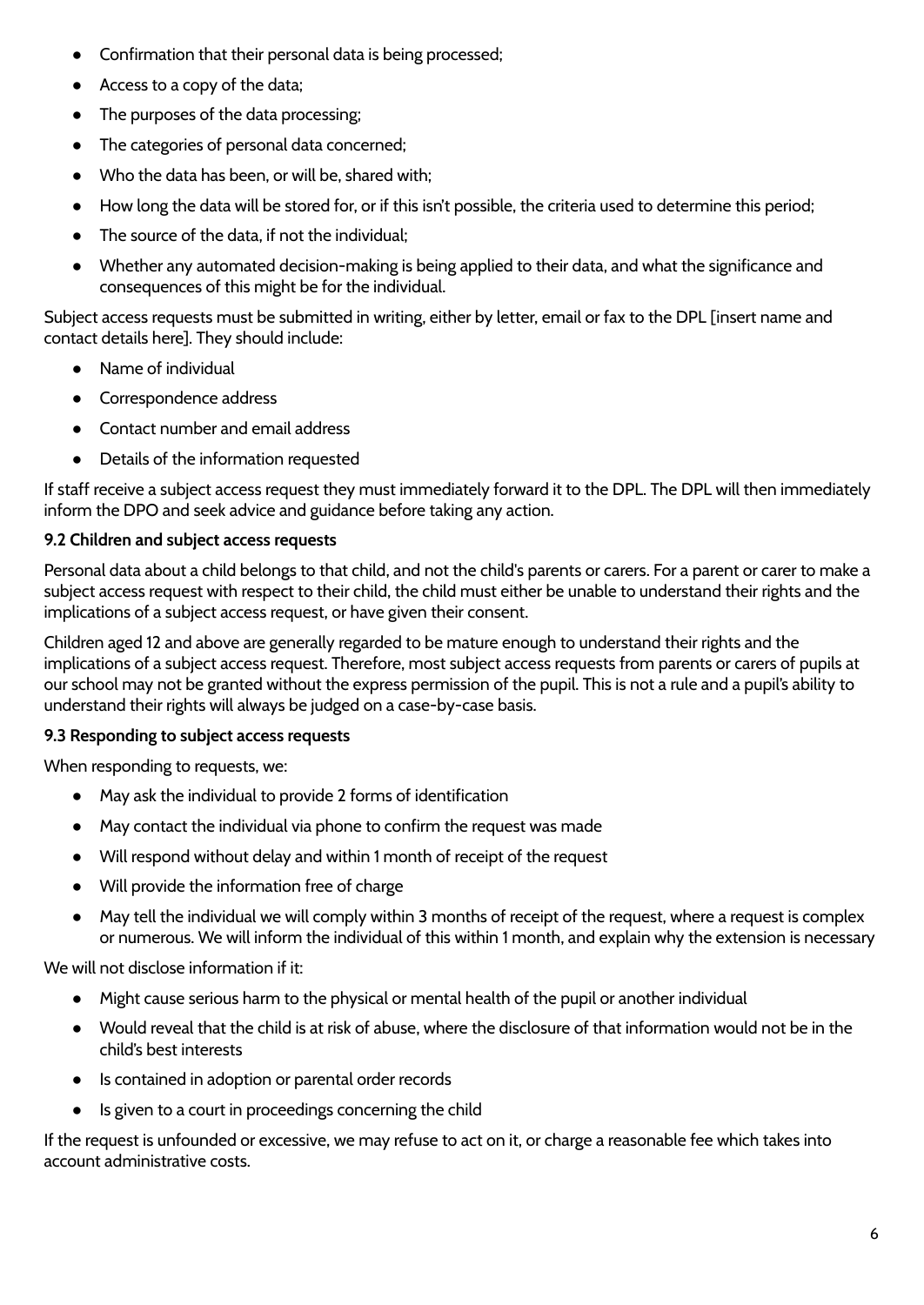A request will be deemed to be unfounded or excessive if it is repetitive or asks for further copies of the same information.

When we refuse a request, we will tell the individual why, and tell them they have the right to complain to the ICO.

# **9.4 Other data protection rights of the individual**

In addition to the right to make a subject access request (see above), and to receive information when we are collecting their data about how we use and process it (see section 7), individuals also have the right to:

- Withdraw their consent to processing at any time;
- Ask us to rectify, erase or restrict processing of their personal data, or object to the processing of it (in certain circumstances);
- Prevent use of their personal data for direct marketing;
- Challenge processing which has been justified on the basis of public interest;
- Request a copy of agreements under which their personal data is transferred outside of the European Economic Area;
- Object to decisions based solely on automated decision making or profiling (decisions taken with no human involvement, that might negatively affect them);
- Prevent processing that is likely to cause damage or distress;
- Be notified of a data breach in certain circumstances;
- Make a complaint to the ICO;
- Ask for their personal data to be transferred to a third party in a structured, commonly used and machine-readable format (in certain circumstances).

<span id="page-6-0"></span>Individuals should submit any request to exercise these rights to the DPO. If staff receive such a request, they must immediately forward it to the DPO.

### **10. Parental requests to see the educational record**

As our school is an academy, parents, or those with parental responsibility, do not have an automatic parental right to free access to their child's educational record (which includes most information about a pupil). The school will decide on a case-by-case basis whether to grant such requests, bearing in mind guidance issued from time to time from the Information Commissioner's Office.

The school may make a charge for the provision of information, dependent upon the following:

- Should the information requested contain the educational record then the amount charged will be dependent upon the number of pages provided.
- Should the information requested be personal information that does not include any information contained within educational records schools can charge up to £10 to provide it.
- If the information requested is only the educational record viewing will be free, but a charge not exceeding the cost of copying the information can be made by the Headteacher.

<span id="page-6-1"></span>Individuals should submit any request to exercise these rights to the DPL. If staff receive such a request, they must immediately forward it to the DPL.

### **11. Biometric recognition systems**

Where we use pupils' biometric data as part of an automated biometric recognition system (for example, a cashless catering system), we will comply with the requirements of the [Protection](https://www.legislation.gov.uk/ukpga/2012/9/section/26) of Freedoms Act 2012.

Parents/carers will be notified before any biometric recognition system is put in place or before their child first takes part in it. The school will get written consent from at least one parent or carer before we take any biometric data from their child and first process it.

Parents/carers and pupils have the right to choose not to use the school's biometric system(s). We will provide alternative means of accessing the relevant services for those pupils.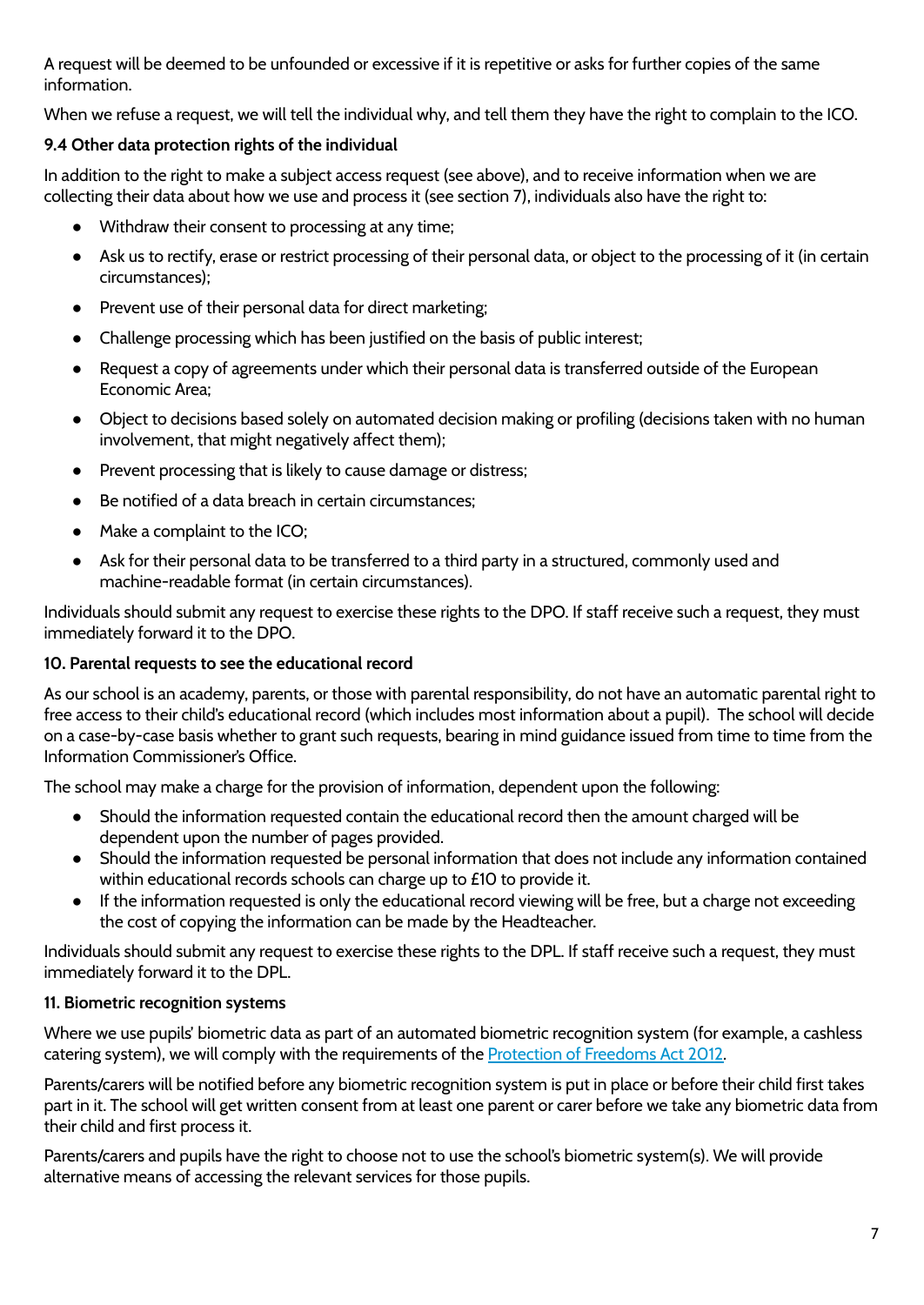Parents/carers and pupils can object to participation in the school's biometric recognition system(s), or withdraw consent, at any time, and we will make sure that any relevant data already captured is deleted.

As required by law, if a pupil refuses to participate in, or continue to participate in, the processing of their biometric data, we will not process that data irrespective of any consent given by the pupil's parent(s)/carer(s).

Where staff members or other adults use the school's biometric system(s), we will also obtain their consent before they first take part in it and provide alternative means of accessing the relevant service if they object. Staff and other adults can also withdraw consent at any time, and the school will delete any relevant data already captured.

## <span id="page-7-0"></span>**12. CCTV**

We may use CCTV in various locations around the school site to ensure it remains safe. We will adhere to the ICO's code of [practice](https://ico.org.uk/media/for-organisations/documents/1542/cctv-code-of-practice.pdf) for the use of CCTV.

We do not need to ask individuals' permission to use CCTV, but we make it clear where individuals are being recorded. Security cameras are clearly visible and accompanied by prominent signs explaining that CCTV is in use.

<span id="page-7-1"></span>Any enquiries about the CCTV system should be directed to Jean Fraser (School Business Manager).

### **13. Photographs and videos**

As part of our school activities, we may take photographs and record images of individuals within our school.

We will obtain written consent from parents/carers, or pupils aged 18 and over, for photographs and videos to be taken of pupils for communication, marketing and promotional materials.

Where we need parental consent, we will clearly explain how the photograph and/or video will be used to both the parent/carer and pupil. Where we don't need parental consent, we will clearly explain to the pupil how the photograph and/or video will be used.

Permitted uses may include:

- Within school on notice boards and in school magazines, brochures, newsletters, etc;
- Outside of school by external agencies such as the school photographer, newspapers, campaigns;
- Online on our school website or social media pages.

Consent can be refused or withdrawn at any time. If consent is withdrawn, we will delete the photograph or video and not distribute it further.

Written consent will also be obtained from staff members before photographs and videos of them are used for the above purposes.

<span id="page-7-2"></span>See our Child Protection Policy and Guidance on use of Photographic Images for more information on our use of photographs and videos.

### **14. Data protection by design and default**

We will put measures in place to show that we have integrated data protection into all of our data processing activities, including:

- Appointing a suitable DPL, and ensuring they have the necessary resources to fulfil their duties and maintain their expert knowledge;
- Only processing personal data that is necessary for each specific purpose of processing, and always in line with the data protection principles set out in relevant data protection law (see section 6);
- Completing privacy impact assessments where the school's processing of personal data presents a high risk to rights and freedoms of individuals, and when introducing new technologies (the DPO will advise on this process);
- Integrating data protection into internal documents including this policy, any related policies and privacy notices;
- Regularly training members of staff on data protection law, this policy, any related policies and any other data protection matters; we will also keep a record of attendance;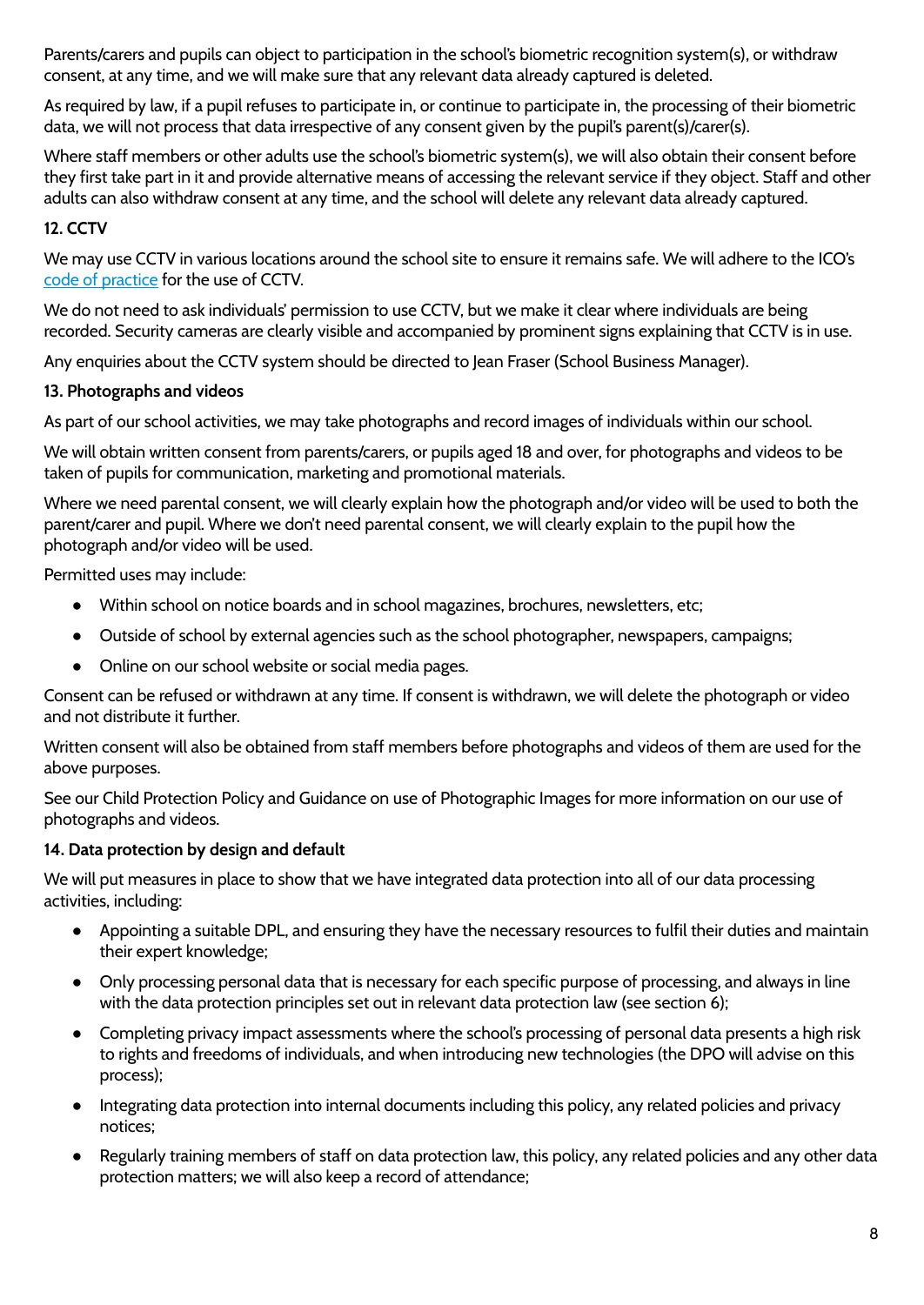- Regularly conducting reviews and audits to test our privacy measures and make sure we are compliant;
- Maintaining records of our processing activities, including:
	- o For the benefit of data subjects, making available the name and contact details of our school and DPL and the Trust's DPO and all information we are required to share about how we use and process their personal data (via our privacy notices)
	- o For all personal data that we hold, maintaining an internal record of the type of data, data subject, how and why we are using the data, any third-party recipients, how and why we are storing the data, retention periods and how we are keeping the data secure

### **15. Data security and storage of records**

We will protect personal data and keep it safe from unauthorised or unlawful access, alteration, processing or disclosure, and against accidental or unlawful loss, destruction or damage.

In particular:

- Paper-based records and portable electronic devices, such as laptops and hard drives that contain personal data are kept securely when not in use;
- Papers containing confidential personal data must not be left on office and classroom desks, on staffroom tables, pinned to notice/display boards, or left anywhere else where there is general access;
- USB sticks should not be used.
- Passwords that are at least 8 characters long containing letters and numbers are used to access school computers, laptops and other electronic devices. Staff and pupils are required to change their passwords at regular intervals and keep them secure;
- Encryption software is used to protect all portable devices and removable media, such as laptops and USB devices;
- Staff, pupils or governors who store personal information on their personal devices are expected to follow the same security procedures as for school-owned equipment (see our Acceptable Use Policy and Staff Handbook);
- Where we need to share personal data with a third party, we carry out due diligence and take reasonable steps to ensure it is stored securely and adequately protected (see section 8).

# <span id="page-8-0"></span>**16. Disposal of records**

Personal data that is no longer needed will be disposed of securely. Personal data that has become inaccurate or out of date will also be disposed of securely, where we cannot or do not need to rectify or update it.

For example, we will shred or incinerate paper-based records, and overwrite or delete electronic files. We may also use a third party to safely dispose of records on the school's behalf. If we do so, we will require the third party to provide sufficient guarantees that it complies with data protection law.

# <span id="page-8-1"></span>**17. Personal data breaches**

The school will make all reasonable endeavours to ensure that there are no personal data breaches.

In the unlikely event of a suspected data breach, we will follow the procedure set out in appendix 1.

When appropriate, we will report the data breach to the ICO within 72 hours. Such breaches in a school context may include, but are not limited to:

- A non-anonymised dataset being published on the school website which shows the exam results of pupils eligible for the pupil premium;
- Safeguarding information being made available to an unauthorised person;
- The theft of a school laptop containing non-encrypted personal data about pupils.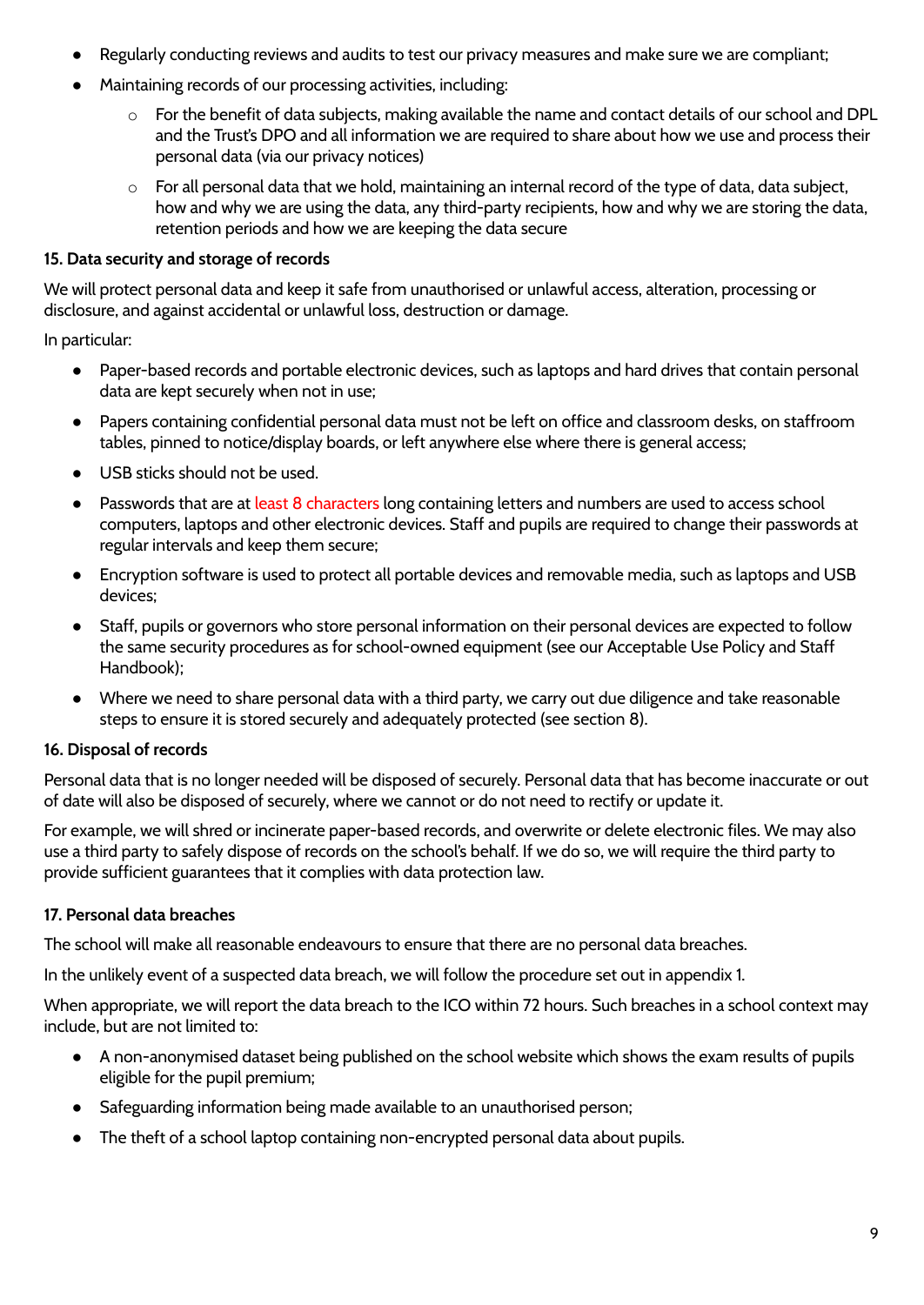### **18. Training**

All staff and governors are provided with data protection training as part of their induction process.

Data protection will also form part of continuing professional development, where changes to legislation, guidance or the school's processes make it necessary.

## **19. Monitoring arrangements**

The DPL is responsible for monitoring the implementation of this policy in school.

This policy will be reviewed and updated if necessary when the Data Protection Bill receives royal assent and becomes law (as the Data Protection Act 2018) – if any changes are made to the bill that affect our school's practice. Otherwise, or from then on, this policy will be reviewed **every 2 years** and shared with the full governing board.

### **20. Links with other policies**

This data protection policy is linked to our:

● Records Management Policy

**Date adopted: [insert date] 2018 Next review: [insert date] 2019 (thereafter review every two years)**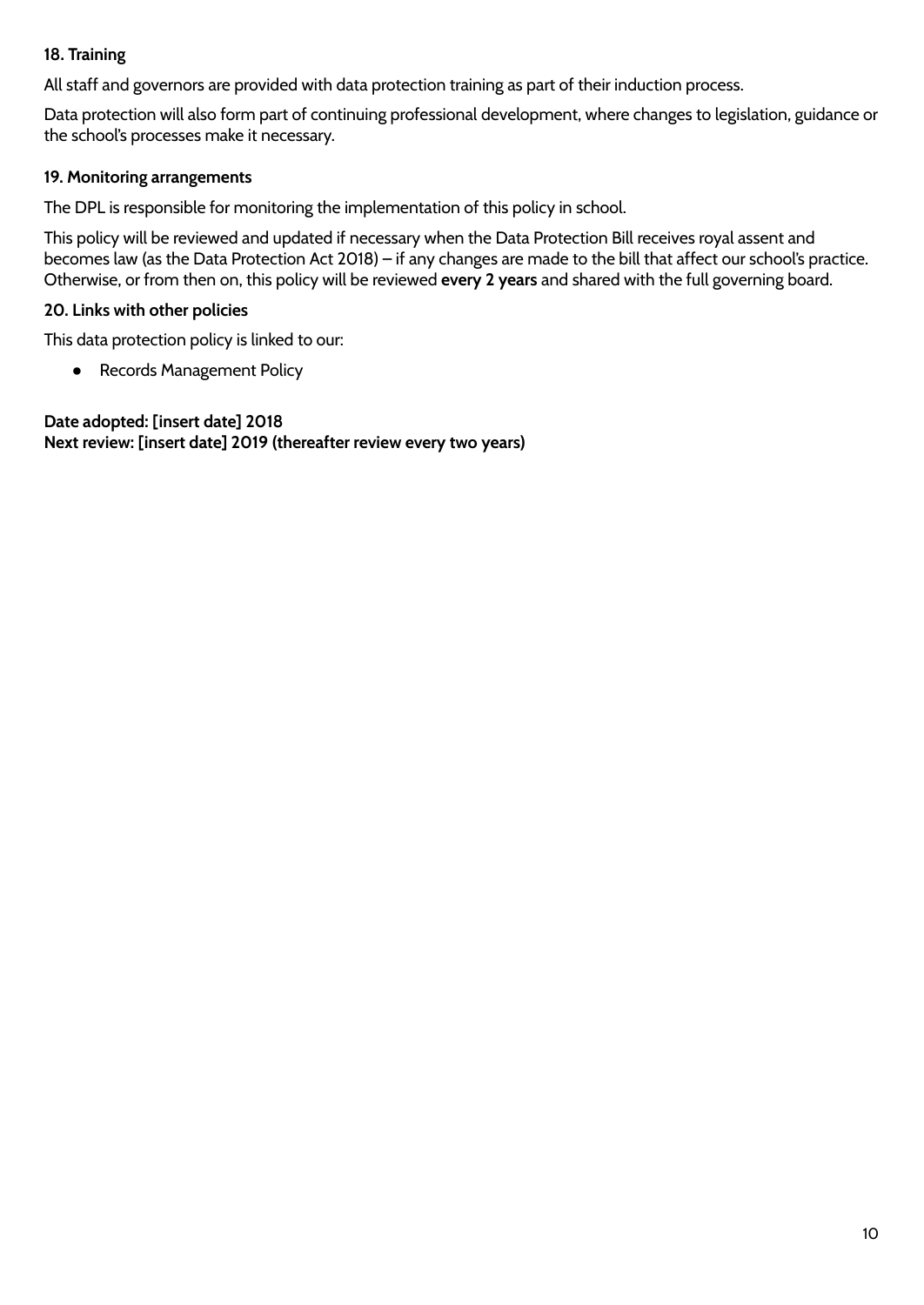### <span id="page-10-0"></span>**Appendix 1: Personal data breach procedure**

This procedure is based on [guidance](https://ico.org.uk/for-organisations/guide-to-the-general-data-protection-regulation-gdpr/personal-data-breaches/) on personal data breaches produced by the ICO.

- On finding or causing a breach, or potential breach, the staff member or data processor must immediately notify the DPL who will then inform the DPO who will offer help and guidance in dealing with the breach.
- The DPL will investigate the report and determine whether a breach has occurred. To decide, the DPL will consider whether personal data has been accidentally or unlawfully:
	- o Lost
	- o Stolen
	- o Destroyed
	- o Altered
	- o Disclosed or made available where it should not have been
	- o Made available to unauthorised people
- The DPL will alert the headteacher and the chair of governors.
- The DPL will make all reasonable efforts to contain and minimise the impact of the breach, assisted by relevant staff members or data processors where necessary. (Actions relevant to specific data types are set out at the end of this procedure).
- The DPL and DPO will assess the potential consequences, based on how serious they are, and how likely they are to happen.
- The DPL and DPO will work out whether the breach must be reported to the ICO. This must be judged on a case-by-case basis. To decide, the DPL and DPO will consider whether the breach is likely to negatively affect people's rights and freedoms, and cause them any physical, material or non-material damage (e.g. emotional distress), including through:
	- o Loss of control over their data
	- o Discrimination
	- o Identify theft or fraud
	- o Financial loss
	- o Unauthorised reversal of pseudonymisation (for example, key-coding)
	- o Damage to reputation
	- o Loss of confidentiality
	- o Any other significant economic or social disadvantage to the individual(s) concerned.

If it is likely that there will be a risk to people's rights and freedoms, the DPO must notify the ICO.

- The DPO will document the decision (either way) in case it is challenged at a later date by the ICO or an individual affected by the breach. Documented decisions are stored on the school's computer system
- Where the ICO must be notified, the DPO will do this via the 'report a breach' page of the ICO [website](https://ico.org.uk/for-organisations/report-a-breach/) within 72 hours. As required, the DPO will set out:
	- o A description of the nature of the personal data breach including, where possible:
		- The categories and approximate number of individuals concerned;
		- The categories and approximate number of personal data records concerned.
	- $\circ$  The name and contact details of the DPO:
	- o A description of the likely consequences of the personal data breach;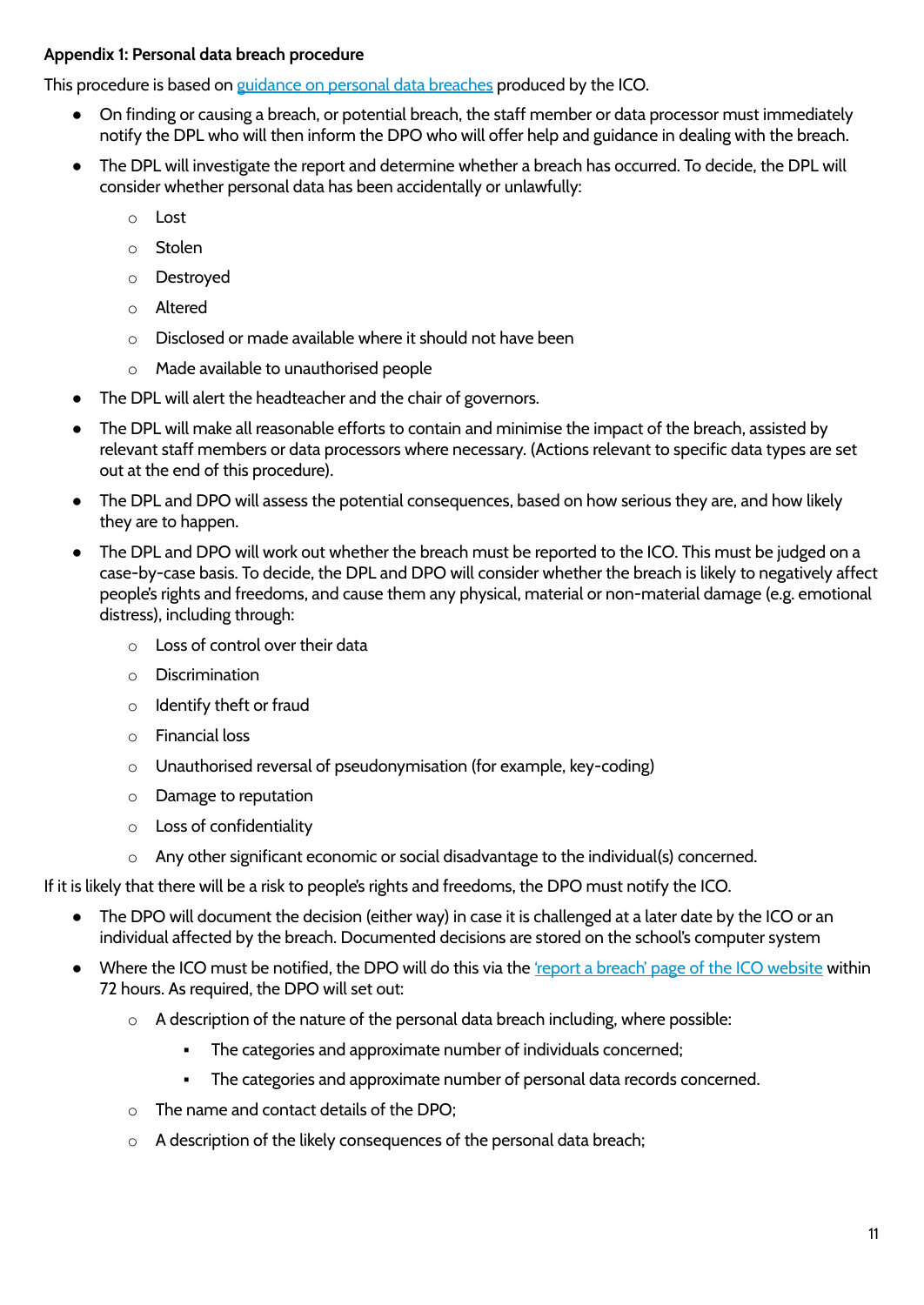- o A description of the measures that have been, or will be taken, to deal with the breach and mitigate any possible adverse effects on the individual(s) concerned.
- If all the above details are not yet known, the DPO will report as much as they can within 72 hours. The report will explain that there is a delay, the reasons why, and when the DPO expects to have further information. The DPO will submit the remaining information as soon as possible
- The DPO will also assess the risk to individuals, again based on the severity and likelihood of potential or actual impact. If the risk is high, the DPO will promptly inform, in writing, all individuals whose personal data has been breached. This notification will set out:
	- o The name and contact details of the DPO;
	- o A description of the likely consequences of the personal data breach;
	- o A description of the measures that have been, or will be, taken to deal with the data breach and mitigate any possible adverse effects on the individual(s) concerned.
- The DPO will notify any relevant third parties who can help mitigate the loss to individuals for example, the police, insurers, banks or credit card companies.
- The DPO will document each breach, irrespective of whether it is reported to the ICO. For each breach, this record will include the:
	- o Facts and cause
	- o Effects
	- o Action taken to contain it and ensure it does not happen again (such as establishing more robust processes or providing further training for individuals).

Records of all breaches will be stored on the school's computer system.

● The DPO, DPL and headteacher will meet to review what happened and how it can be stopped from happening again. This meeting will happen as soon as reasonably possible.

### **Actions to minimise the impact of data breaches**

We will take the actions set out below to mitigate the impact of different types of data breach, focusing especially on breaches involving particularly risky or sensitive information. We will review the effectiveness of these actions and amend them as necessary after any data breach.

The following sets out examples of the relevant actions we will take for different types of risky or sensitive personal data *processed by the school. For example:*

### *Sensitive information being disclosed via email (including safeguarding records)*

- If special category data (sensitive information) is accidentally made available via email to unauthorised individuals, *the sender must attempt to recall the email as soon as they become aware of the error*
- Members of staff who receive personal data sent in error must alert the sender and the DPL as soon as they become *aware of the error.*
- If the sender is unavailable or cannot recall the email for any reason, the DPL will ask the IT Services to recall it.
- In any cases where the recall is unsuccessful, the DPL will contact the relevant unauthorised individuals who received the email, explain that the information was sent in error, and request that those individuals delete the *information and do not share, publish, save or replicate it in any way.*
- The DPL will ensure we receive a written response from all the individuals who received the data, confirming that *they have complied with this request.*
- The DPL will carry out an internet search to check that the information has not been made public; if it has, we will contact the publisher/website owner or administrator to request that the information is removed from their website *and deleted*

#### *Sensitive information being disclosed on the school website*